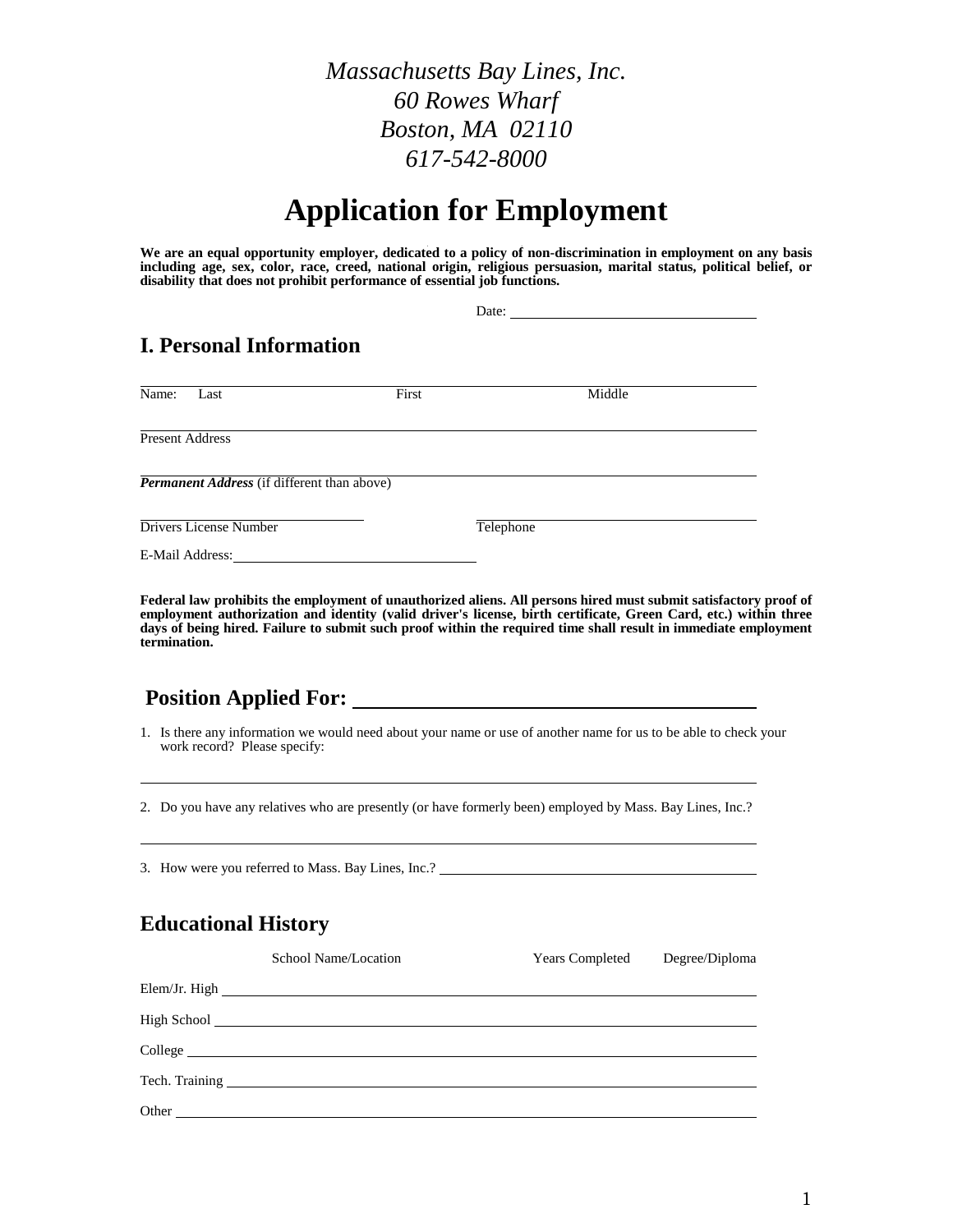## **III. Employment Record** *Please include all employment for the last five years.*

| Company Name(Current/Most Recent Employer) | Position Held            |      |                |
|--------------------------------------------|--------------------------|------|----------------|
|                                            | Dates Employed:          |      |                |
| Address                                    |                          | From | T <sub>0</sub> |
| Manager / Supervisor                       | Telephone                |      | Wage/Salary    |
| Reason For Leaving                         |                          |      |                |
|                                            |                          |      |                |
| Company Name                               | <b>Position Held</b>     |      |                |
| <b>Address</b>                             | Dates Employed: ________ | From | To             |
|                                            |                          |      |                |
| Manager / Supervisor                       | Telephone                |      | Wage/Salary    |
| <b>Reason For Leaving</b>                  |                          |      |                |
| Company Name                               | Position Held            |      |                |
|                                            | Dates Employed:          |      |                |
| <b>Address</b>                             |                          | From | T <sub>0</sub> |
| Manager / Supervisor                       | Telephone                |      | Wage/Salary    |

NOTE: *Use a separate sheet to list additional employers, if necessary . We will contact all of the employers listed on this application unless you specifically exclude them below. Please list any employers you do not want us to contact and your reason for the exclusion:*

(Employer's Name) Reason (Employer's Name) Reason

### **IV. References** *Please do not include relatives or former employers.*

| Name           | <b>Years Known</b> |
|----------------|--------------------|
| <b>Address</b> | Telephone          |
| Occupation     |                    |
|                |                    |
| Name           | <b>Years Known</b> |
| <b>Address</b> | Telephone          |
| Occupation     |                    |
|                |                    |
| Name           | <b>Years Known</b> |
| Address        | Telephone          |